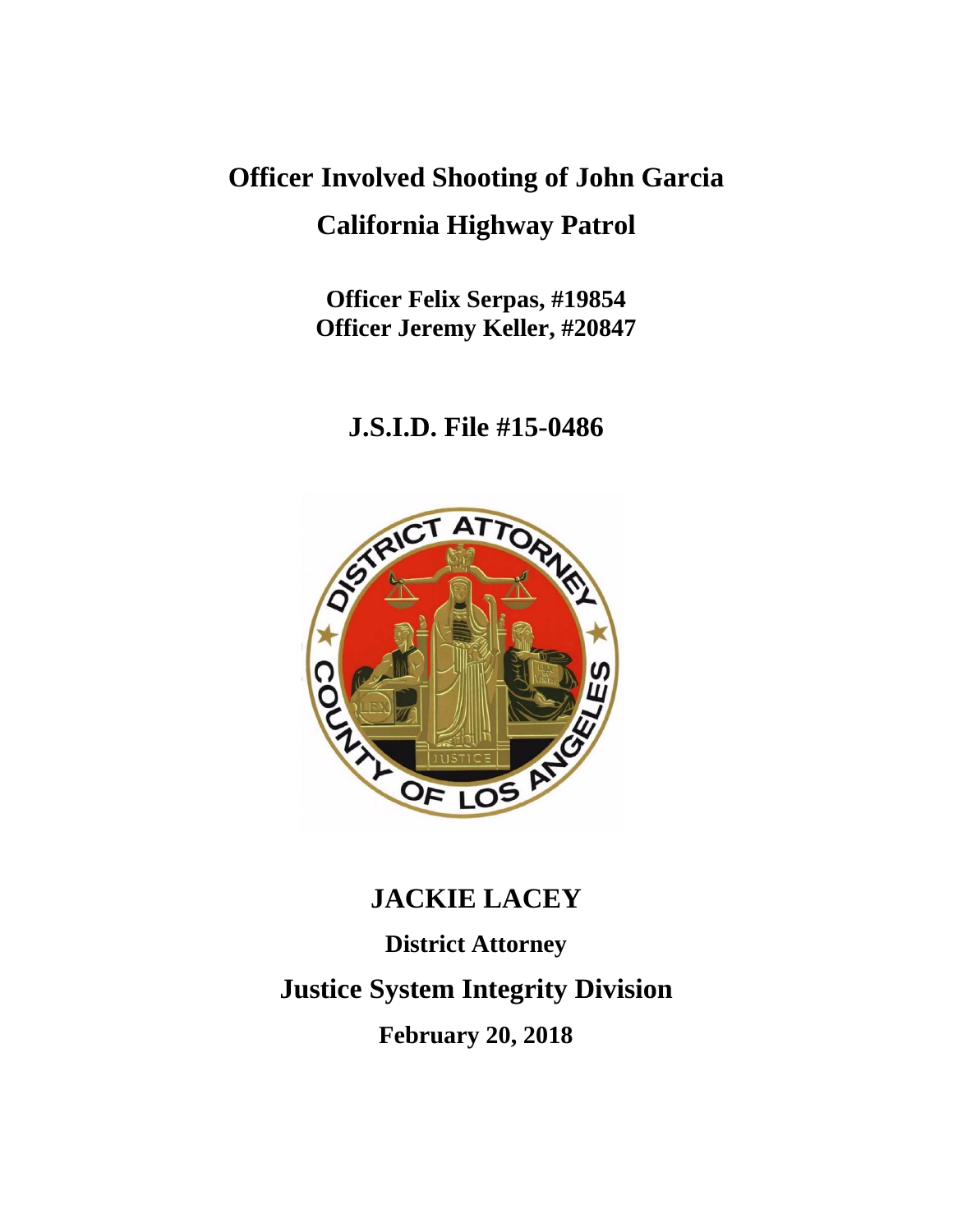# **MEMORANDUM**

| TO:             | <b>CAPTAIN KEVIN GORDON</b><br>California Highway Patrol<br>Southern Division Investigative Services Unit<br>437 North Vermont Avenue<br>Los Angeles, California 90004 |
|-----------------|------------------------------------------------------------------------------------------------------------------------------------------------------------------------|
| FROM:           | <b>JUSTICE SYSTEM INTEGRITY DIVISION</b><br>Los Angeles County District Attorney's Office                                                                              |
| <b>SUBJECT:</b> | <b>Officer Involved Shooting of John Garcia</b><br>J.S.I.D. File #15-0486<br>C.H.P. File #0902-509-15                                                                  |
| DATE:           | <b>February 20, 2018</b>                                                                                                                                               |

The Justice System Integrity Division of the Los Angeles County District Attorney's Office has completed its review of the September 11, 2015, non-fatal shooting of John Garcia by California Highway Patrol (CHP) Officers Felix Serpas and Jeremy Keller. We find that the officers acted in lawful self-defense and defense of others.

The District Attorney's Command Center was notified of the shooting on September 11, 2015, at 3:14 a.m. The District Attorney Response Team responded and was given a briefing and walkthrough of the scene by Lieutenant Charles Sampson.

The following analysis is based on reports by the CHP Investigative Services Unit and submitted to this office by CHP investigators Stephen Wadleigh and Summer Weathers. The reports include radio transmissions, witness interviews, surveillance videotape, and MVARS (dash camera) footage of the incident. The voluntary statements of Officers Serpas and Keller were also considered as part of this analysis.

# **FACTUAL ANALYSIS**

### **Introduction**

On September 11, 2015, at approximately 1:40 a.m., CHP Officers Felix Serpas and Jeremy Keller were on patrol and driving a marked police vehicle when they saw a Cadillac Escalade driving very slowly in the far right lane of the I-10 freeway. Serpas and Keller conducted a traffic stop on the vehicle and, using their public address system, ordered the driver, later identified as John Garcia, to exit the freeway. Garcia complied, drove off the freeway, and stopped in a parking lot. Serpas and Keller exited their vehicle and approached Garcia's vehicle. Serpas and Keller were unaware that Garcia had been involved in a string of armed robberies, had been smoking marijuana and methamphetamine, and had a loaded 12-gauge semiautomatic shotgun in his lap. As Serpas approached the driver's window of the Escalade, he asked Garcia, "Hey, how you doing?" Garcia fired his shotgun at Serpas, hitting him in the face, chest, arms,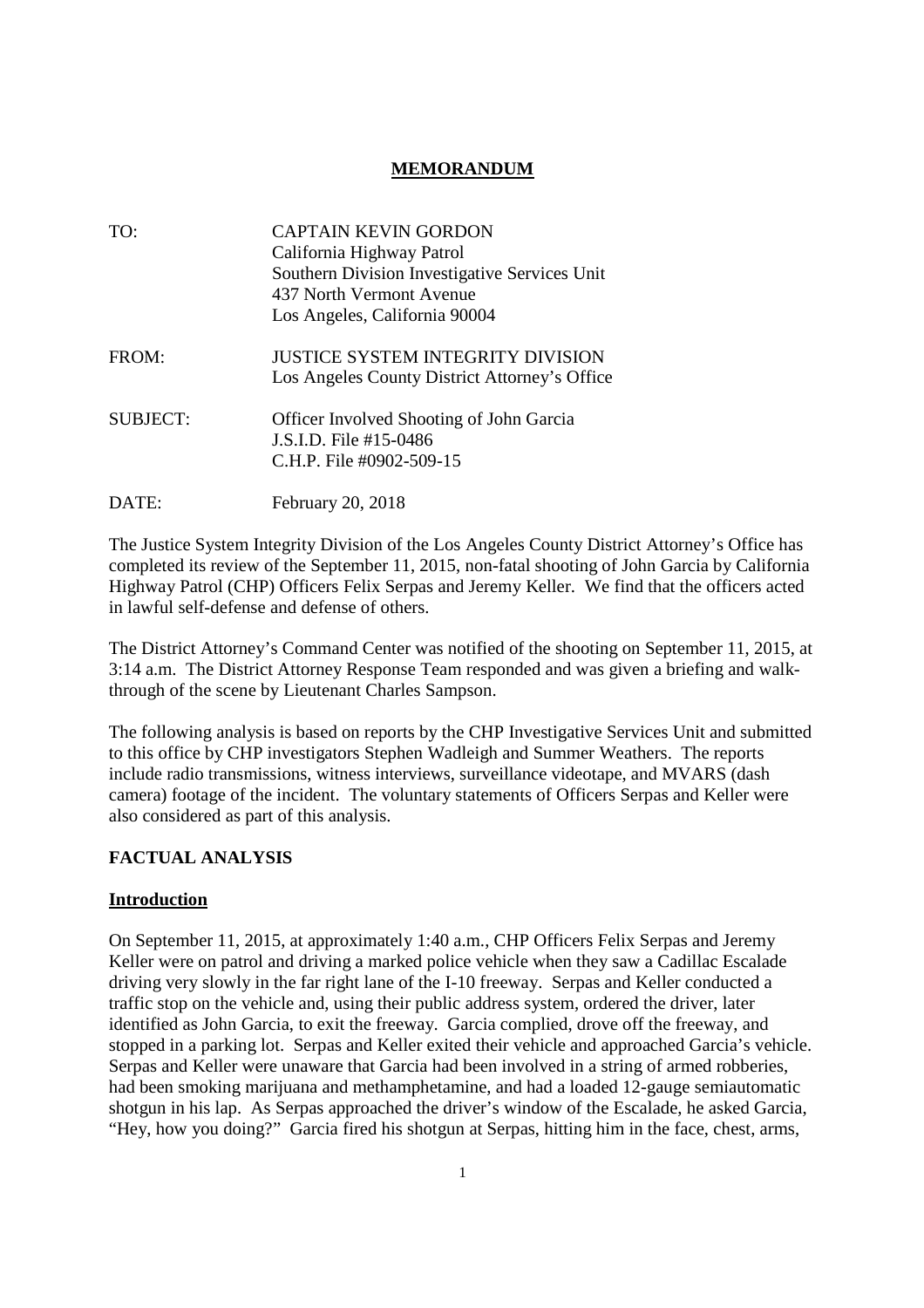and hands. Although badly wounded, Serpas was able to return fire. Keller also fired at Garcia, who exited the vehicle and moved around the Escalade in an apparent attempt to gain a tactical advantage on the officers to shoot at them again.<sup>1</sup> Garcia was struck by gunfire, jumped back into his vehicle, and sped away.

Crime broadcasts, including a description of the Escalade, were generated immediately. Within minutes after Garcia exited the parking lot, he was observed by West Covina Police Department (WCPD) K-9 Officer Miller. WCPD Officers Miller and Melnyk, both driving separate patrol vehicles, attempted to apprehend Garcia and a pursuit ensued. During the pursuit, Garcia attempted to ram and strike Miller and Melnyk's patrol vehicles with his Escalade. In response to the assault, Miller fired his weapon at Garcia, striking the interior of his patrol vehicle.<sup>2</sup> Garcia again fled from the scene and another pursuit ensued that terminated in a dirt parking lot in the City of Fontana. Miller assisted with placing Garcia in custody by utilizing his K-9. Garcia sustained multiple gunshot wounds and dog bites. Garcia's shotgun was recovered, lying on the floorboard of the front passenger seat of the Escalade.

Garcia was charged with attempted murder and assault with a firearm on a peace officer and robbery in case number KA110677. On October 17, 2017, Garcia was convicted of attempted murder of a peace officer and sentenced to 40 years to life in state prison.

Officer Serpas survived his injuries.

#### **MVARS Video (Dash Camera)**

The dash camera in the police vehicle captured the shooting. The frame below shows Serpas at the moment Garcia pointed and fired the shotgun at him:



<sup>&</sup>lt;sup>1</sup> The investigation later revealed Garcia's shotgun was loaded with two more live shells, but had an empty shot shell jammed in the chamber, which possibly prevented the shotgun from firing again.

<sup>&</sup>lt;sup>2</sup> The bullet did not exit the patrol vehicle.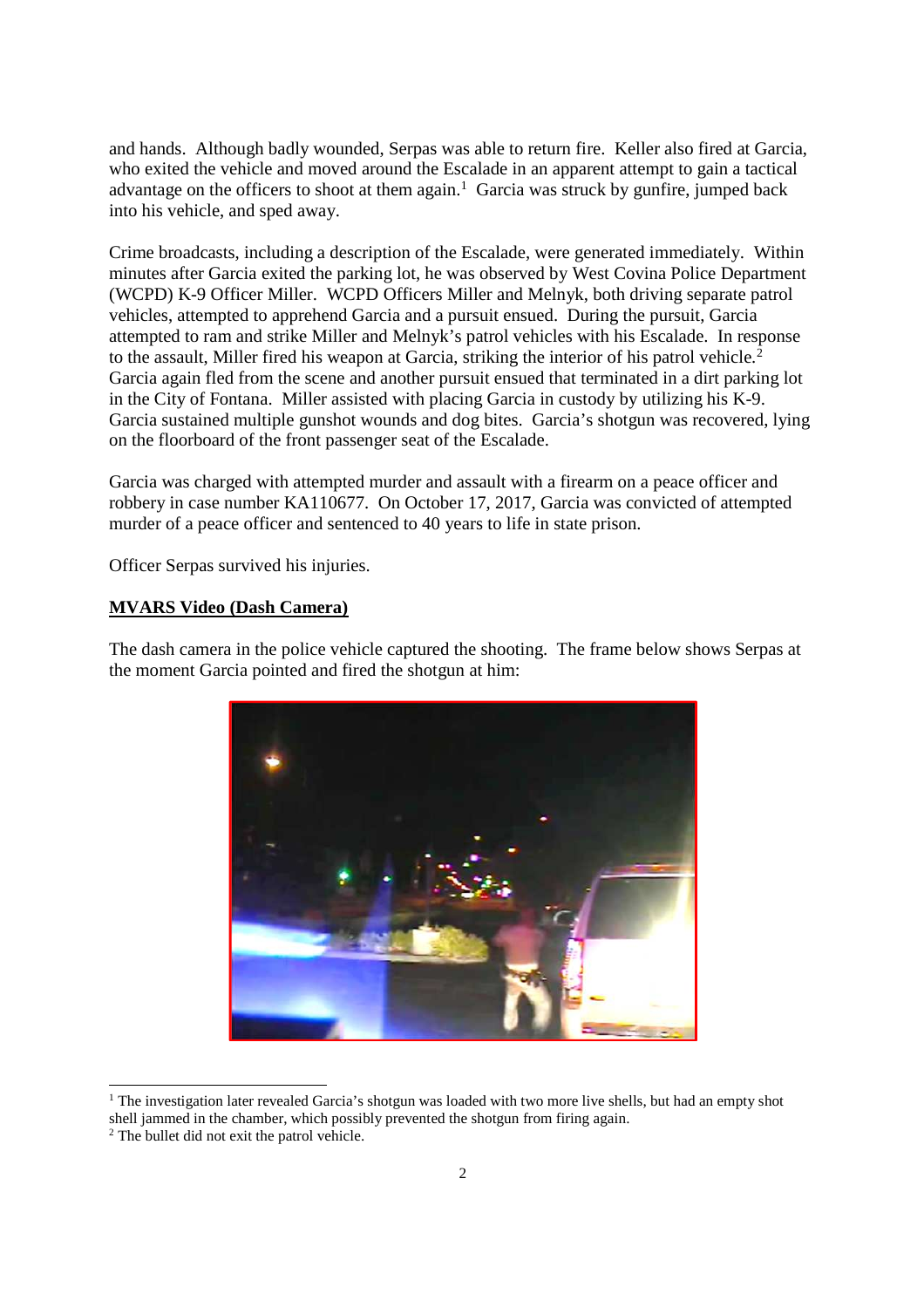Garcia, still armed with the shotgun, jumped out of the vehicle and looked for the officers, who had taken cover. One of the officers yelled, "Drop it! Drop it!" and then gunshots from the officers are heard. It was determined later that Serpas and Keller fired 21 rounds at Garcia. Frames showing Garcia leaping out of his car with the shotgun and looking for the officers are shown below:

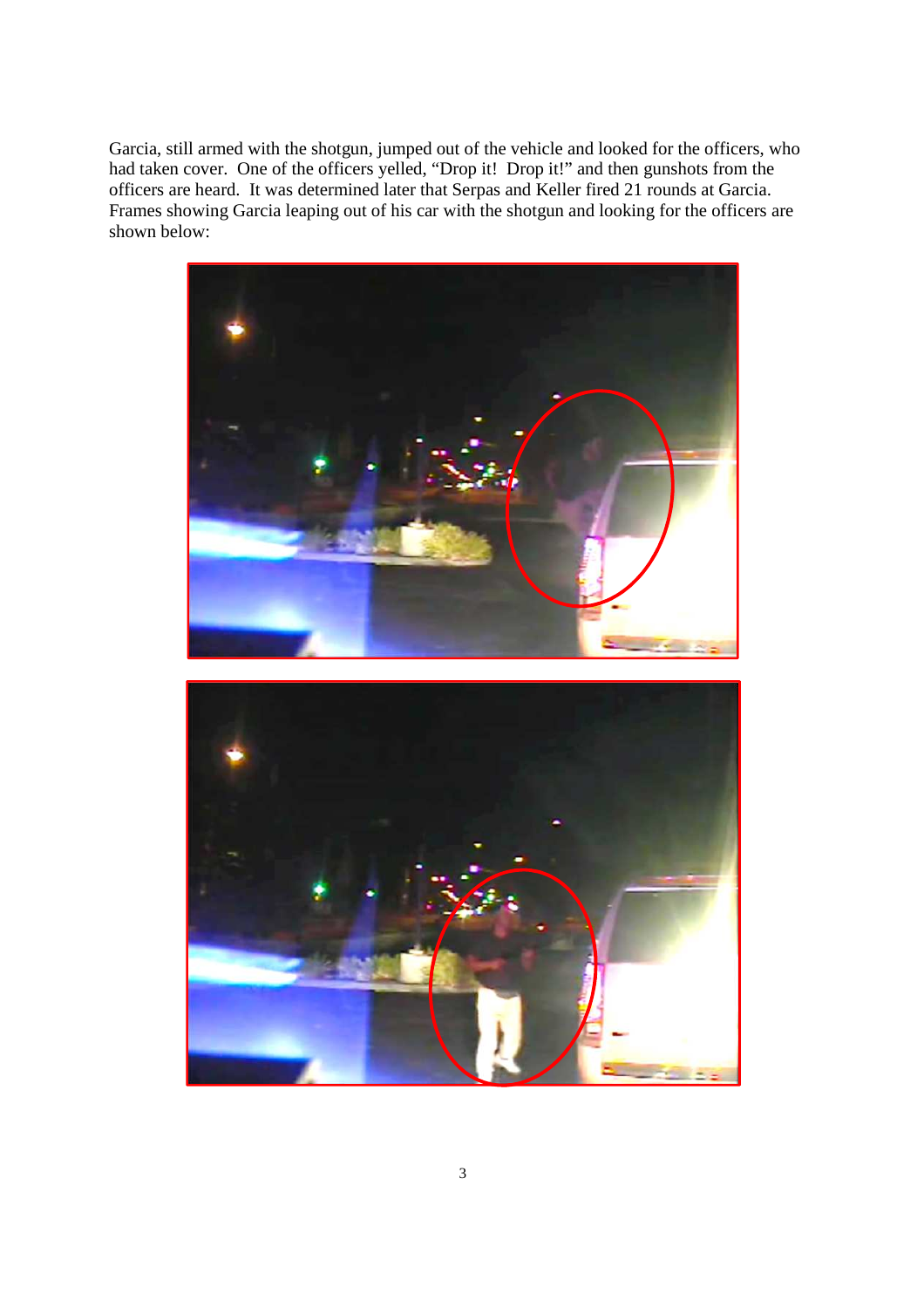#### **Officer Statements**

#### *Statement of Officer Felix Serpas*

Serpas and Keller were working patrol together at the time of the incident. Serpas drove and Keller was the passenger. At approximately 1:30 a.m., as the officers patrolled a portion of the westbound I-10 Freeway, Serpas noticed Garcia's Cadillac Escalade ahead of them, drifting onto the shoulder in the far right lane. Serpas advised Keller to "keep an eye" on the Escalade. Serpas and Keller began to accelerate to follow the Escalade and conducted a traffic stop on the vehicle. The Escalade pulled off the freeway and drove into a parking lot. Serpas and Keller followed the Escalade into the parking lot and exited their vehicle.

Serpas approached the driver's side of the Escalade with his flashlight in his left hand. As he approached the driver's window of the Escalade, Serpas saw a woman who appeared to be in the driver's seat. Serpas neared the driver's window, and said, "Hey, how you doing?" Serpas then saw the barrel of a shotgun protruding a few inches from the driver's window and saw Garcia leaning back in the driver's seat of the Escalade, with the shotgun on his left shoulder. Serpas believed that Garcia yelled in response, but could not remember the words. Serpas did not know whether he was shot at that point, but recalled raising his hands, retreating backward, and falling toward the left back side of the Escalade.

Serpas got back on his feet and tried to go toward the passenger side of his patrol vehicle for cover. Serpas heard more gunshots and took cover. Serpas saw Garcia looking for him and Keller. Serpas feared for both of their lives and returned fire from the area near the driver's side of the patrol vehicle. Serpas believed he struck Garcia a few times. Serpas reloaded his weapon and fired additional rounds. Serpas felt a blast of air come from Garcia's weapon while Garcia fired at an unspecified target. Serpas felt blood flowing from the top of his head, although he felt no pain at that time. Serpas radioed in an "officer down" call. Serpas and Keller sought cover at the back of a building as the Escalade drove away. Serpas received numerous injuries from being struck with shotgun pellets in his face, throat, esophagus, arms, hands, left lung, and elbow.

#### *Statement of Officer Jeremy Keller*

As Garcia was being instructed to exit the freeway, Keller noticed an unusual amount of movement by Garcia, indicating he might be trying to grab something inside the vehicle. Garcia followed the officers' instructions to exit the freeway and stopped in a parking lot.<sup>3</sup> Serpas positioned the patrol vehicle directly behind the Escalade. Using his public address system, Keller instructed the driver to lower all the windows of the Escalade to enable him and Serpas to see inside the vehicle. Serpas approached the Escalade on the driver's side while Keller approached on the passenger's side, acting as Serpas' backup.

As the two officers advanced, Serpas disappeared behind the rear driver's side of the Escalade. Keller heard Serpas make contact with Garcia, but could not discern the words. Keller's initial focus was on the female passenger in the front seat of the Escalade, whom he saw lower her head. Keller heard a commotion near the driver's door of the Escalade. From a distance of

<sup>&</sup>lt;sup>3</sup> Keller saw two men in the parking lot near a pickup truck.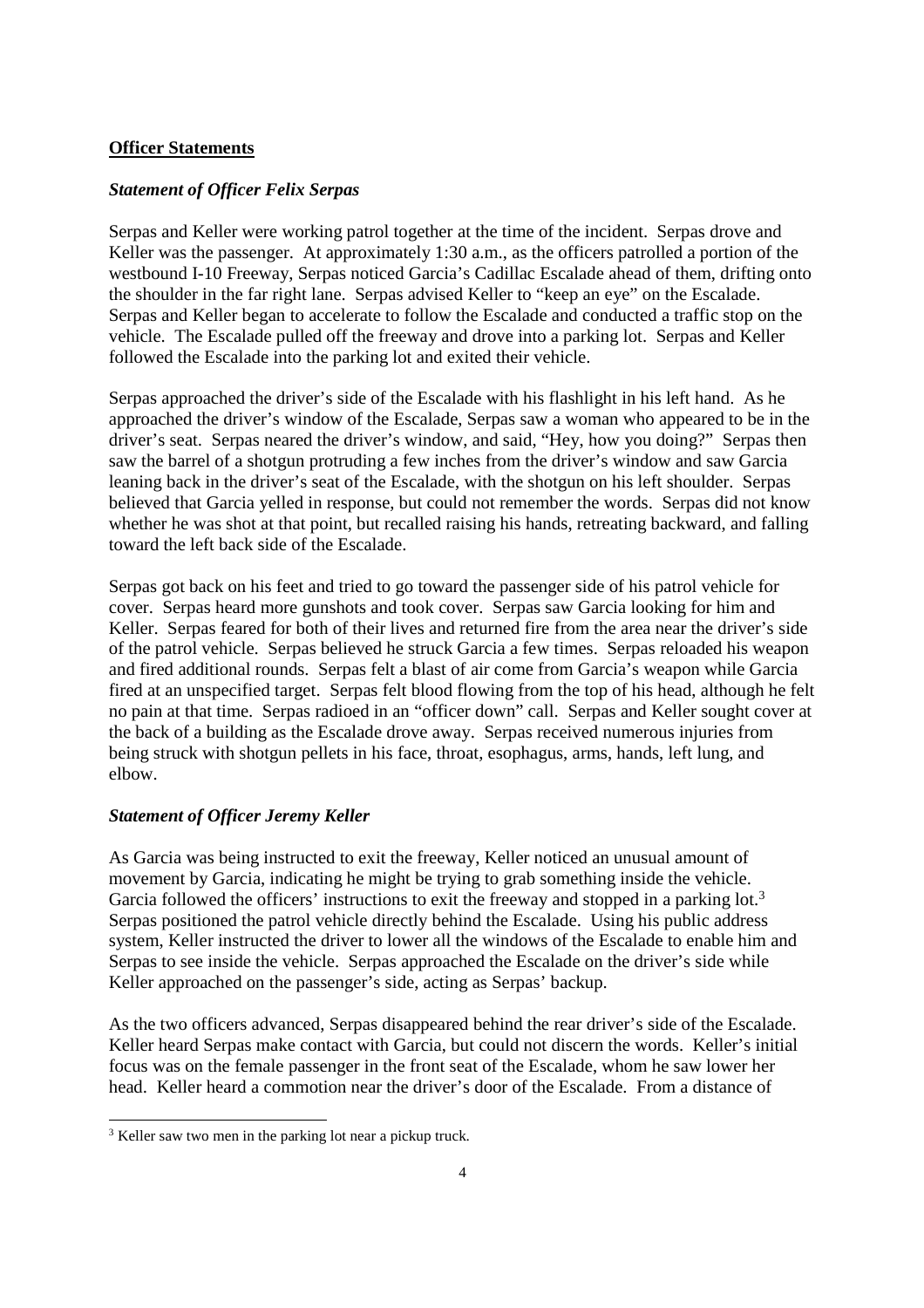approximately 40 to 60 feet, Keller saw the barrel of a shotgun rise and heard Serpas yelling. Keller saw a flash and heard a bang from the driver's side of the vehicle as Serpas moved backward. Serpas yelled, "Put it down! Put it down!"

Keller saw Garcia's head rise on the driver's side of the vehicle. Keller felt that his and Serpas' lives were in danger. Keller drew and aimed his service weapon and fired approximately five shots at Garcia. Keller's first shots went through the right rear window. After Keller fired, he moved backward, toward the patrol vehicle. Keller fired additional rounds, until the engine block of his patrol vehicle was between him and Garcia.

Keller was nearly out of rounds and Serpas was returning to the patrol vehicle. A shot shattered the passenger window of the patrol vehicle and Keller knew Garcia was aiming at them. Garcia was at the front end of the Escalade and it appeared that he was going to the passenger side of the vehicle to pursue Keller. Garcia briefly disappeared at the front end of the Escalade. When Garcia reappeared on the passenger side of the Escalade, Keller had a clear view of him and opened fire. Serpas also shot at Garcia. Keller heard Serpas say that he had been hit and saw that Serpas had blood dripping down his forehead, causing him to believe Serpas had been struck in the head. Keller pulled Serpas toward cover as Garcia sped away.

#### **Witness Statements**

#### *Statement of Andrew A.*

Andrew was employed as a private security guard, patrolling the grounds of the Promenade Apartment complex immediately northeast of where the officer involved shooting took place. Andrew saw the Escalade and the patrol vehicle pull into the parking lot. The CHP officers approached the Escalade cautiously on foot. As soon as Serpas reached the left rear door of the Escalade, Andrew heard him shout, "Drop your gun! Drop your gun!" four or five times. Both officers retreated for cover toward their patrol car, with their weapons drawn and pointing at the Escalade. Once the officers were within eight or nine feet of the front of their patrol vehicle, Garcia fired the first shot from what sounded like a shotgun. The officers returned fire, shooting approximately ten to fifteen rounds between them in a salvo that lasted fifteen to twenty seconds. After this, Andrew saw that Serpas was limping. Garcia was positioned near the front end of his vehicle, making tactical moves. Garcia took aim at the officers and fired one or two more rounds while the officers took cover behind the patrol vehicle. The officers returned fire.

#### *Statement of Jonathon S.*

Jonathon was working as a private security officer at the Promenade Apartments northeast of the incident. He saw the CHP patrol vehicle effectuate the stop of the Escalade and saw both officers approach. He could see Keller at all times, but Serpas was obscured by the Escalade when he was closest to the driver's door. Jonathon watched Serpas approach the Escalade, but could not see him as he neared the driver's window. Meanwhile, Jonathon saw both the driver and passenger moving around inside the Escalade as the officers illuminated their vehicle. Jonathon heard Serpas yell, "Gun! Gun! Gun!" as he retreated back toward his patrol vehicle. Jonathon also heard someone yell, "Drop the fucking gun! Don't do it!" The first shot Jonathon heard was a single shot from what sounded like a very large gun that he believed came from the driver's side of the Escalade. Keller retreated, drew his service weapon, and fired approximately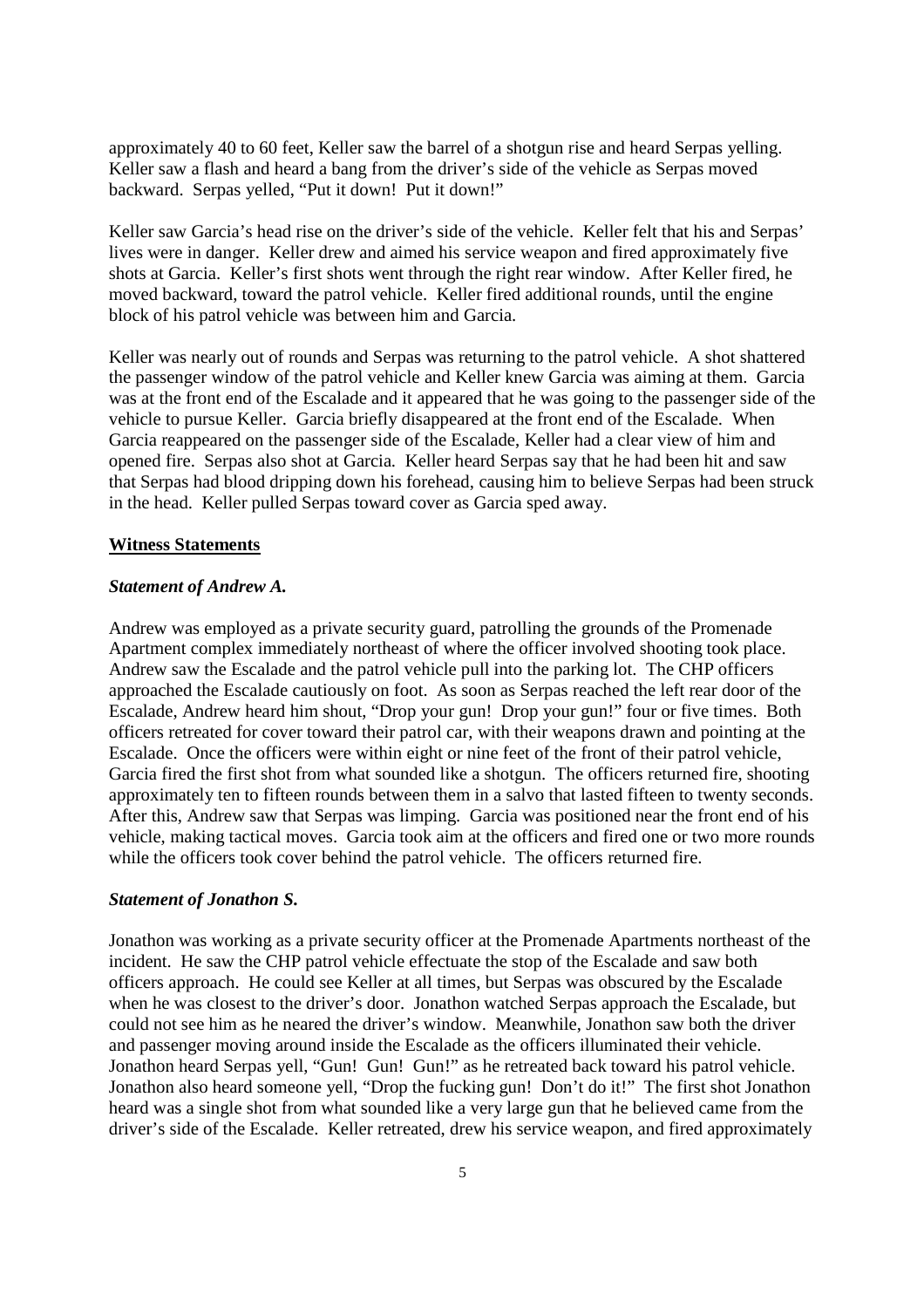three rounds. Keller and Serpas met with one another, repositioned themselves a little farther south and fired approximately ten to fifteen rounds between them over the span of ten to fifteen seconds.

#### *Statement of Alexander M.*

Alexander and his uncle were waiting to be picked up in the parking lot at the time of the shooting. Alexander saw the Escalade drive into the parking lot followed by Serpas and Keller's patrol vehicle with the lights activated. Alexander positioned himself by the driver's side of a truck. Alexander heard the commands of the CHP officers, but paid little attention because the interaction appeared to be routine.

Suddenly, Alexander heard shouting coming from the direction of the Escalade. Alexander heard one round fired from a shotgun. He ran and climbed down the embankment along the boundary of the parking lot to seek cover. From his vantage point, which he estimated to be 40 to 50 feet from the patrol vehicle and the Escalade, Alexander saw Garcia exit the driver's door of the Escalade. Garcia was holding a black shotgun, which he was "pumping." Garcia was shouting at the officers, but Alexander could not understand what he was saying. After the initial shotgun round, Alexander heard several pistol shots. Alexander saw Garcia fire two additional shotgun rounds toward the patrol vehicle. Alexander had not seen the CHP officers exit their vehicle, nor could he see them at the time of the gunfire. Alexander ducked after the shotgun was fired and heard the Escalade drive away.

#### *Statement of Juan M.*

Juan was waiting next to a truck when Garcia drove into the parking lot. Almost immediately after the Escalade entered the parking lot, Juan saw Serpas exit the driver's door of the patrol vehicle and walk approximately ten feet in the direction of Garcia's door. Garcia was leaning toward Serpas from inside the Escalade, and started shooting immediately. Juan saw Garcia exit the driver's door of the truck with a "long gun," with a barrel he estimated to be 16 inches. Juan ran down the embankment on the side of the parking lot and then heard what he believed to be a shotgun firing approximately four times. Juan did not know whether he heard the officers firing their weapons. When Juan heard the sound of screeching tires, he looked up again and saw the Escalade was gone.

#### *Statements of John Garcia*

Garcia was arrested and treated at a hospital for a dog bite and multiple gunshot wounds.<sup>4</sup> He was interviewed on three separate occasions. In each of the interviews, Garcia told investigators a different story. During the third interview, Garcia admitted the prior interviews were fabrications. He stated he was driving on the freeway when the police began to follow them.<sup>5</sup> When Serpas approached, he had a shotgun on his lap.<sup>6</sup> When Serpas saw the shotgun, Serpas

<sup>4</sup> A K-9 was used to assist with placing Garcia in custody, which resulted in Garcia sustaining a dog bite.

<sup>5</sup> Garcia admitted that he and his passenger had smoked marijuana and methamphetamine together.

<sup>6</sup> Garcia admitted he had traded an eight ball of methamphetamine for the shotgun.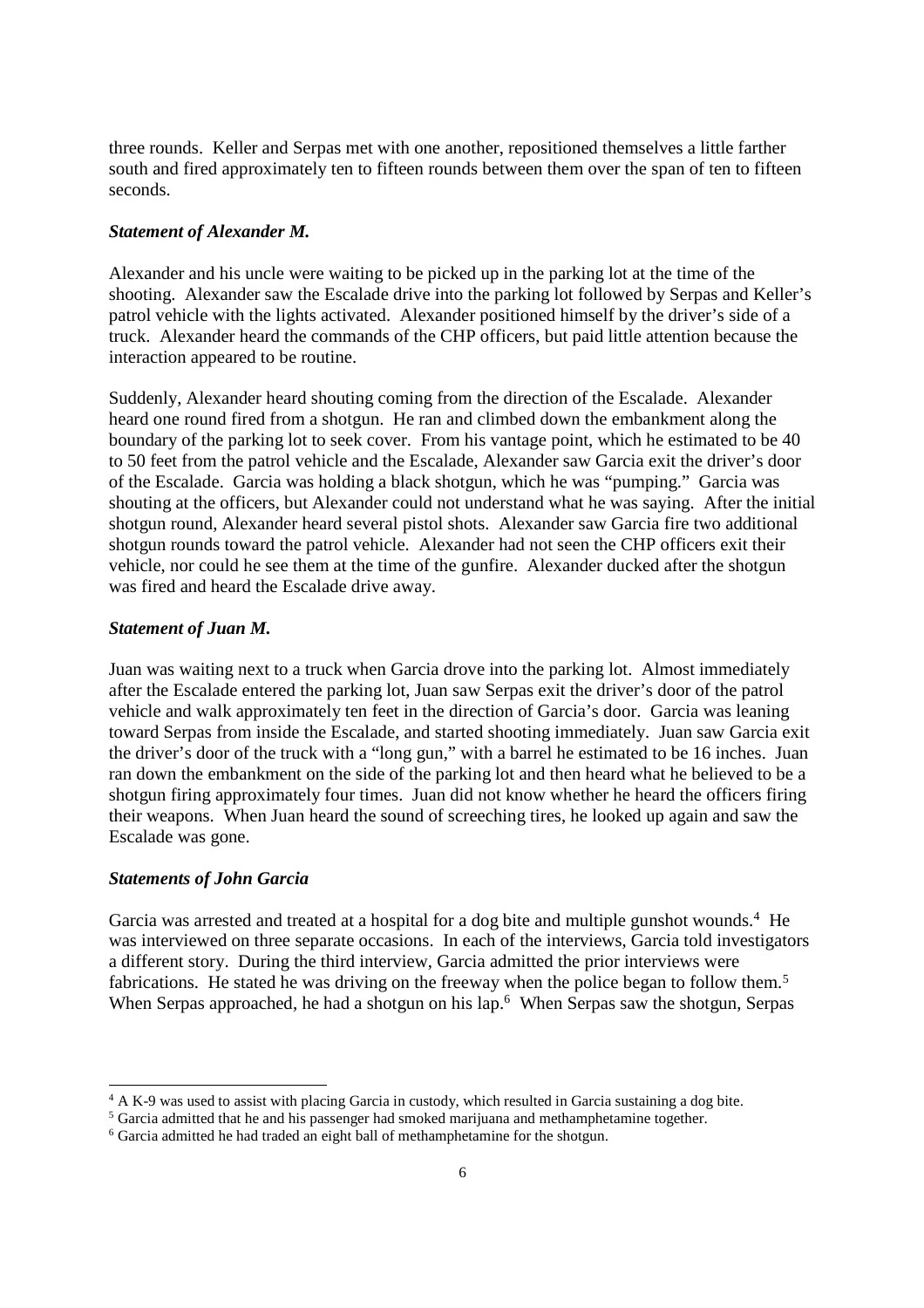ran back to his car. Garcia claimed he exited the Escalade only to speak with the officer.<sup>7</sup> Garcia was then shot in the left side of his face. Garcia continued to try to speak with Serpas, but he kept getting shot. Garcia realized he was about to die, so he shot Serpas once to save himself. Garcia made no reference to a second officer. Garcia admitted that he had a female passenger at the time of the shooting, but he let her out of the car before he was located and arrested.<sup>8</sup>

### **Firearms Evidence**

Officers Serpas and Keller were both armed with .40 caliber Smith & Wesson semiautomatic handguns. Twenty-one .40 caliber Smith & Wesson cartridge casings were recovered throughout the parking lot. Investigators determined Serpas fired 14 rounds and Keller fired seven rounds.

Garcia was in possession of a Sears, Roebuck and Company, Ted Williams Model 300, 12-gauge semiautomatic shotgun. The shotgun was recovered in Garcia's vehicle when he was arrested. It had one fired shotshell in the chamber and two live shotshells in the magazine. The shotgun was functional, but because of a shortened barrel, it was unable to extract and eject the expended shell, which effectively jammed the shotgun and prevented Garcia from firing at the officers again. A single fired "shot cup" (a remnant of a fired shotshell) was recovered from the parking lot, which is consistent with Garcia firing one shot during the incident. The shotgun, as it appeared when recovered in Garcia's vehicle, is shown in the photograph below:



<sup>&</sup>lt;sup>7</sup> Garcia stated he tried to tell Serpas that he had a shotgun on his lap and tried to show it to him when he approached the Escalade. Garcia exited the Escalade with the shotgun only to talk to Serpas, but Serpas retreated and began firing at Garcia. In fear for his life, Garcia fired at Serpas.

<sup>8</sup> The female passenger was located and interviewed. She claimed she was not in the vehicle at the time of the shooting, but that Garcia always had a shotgun.